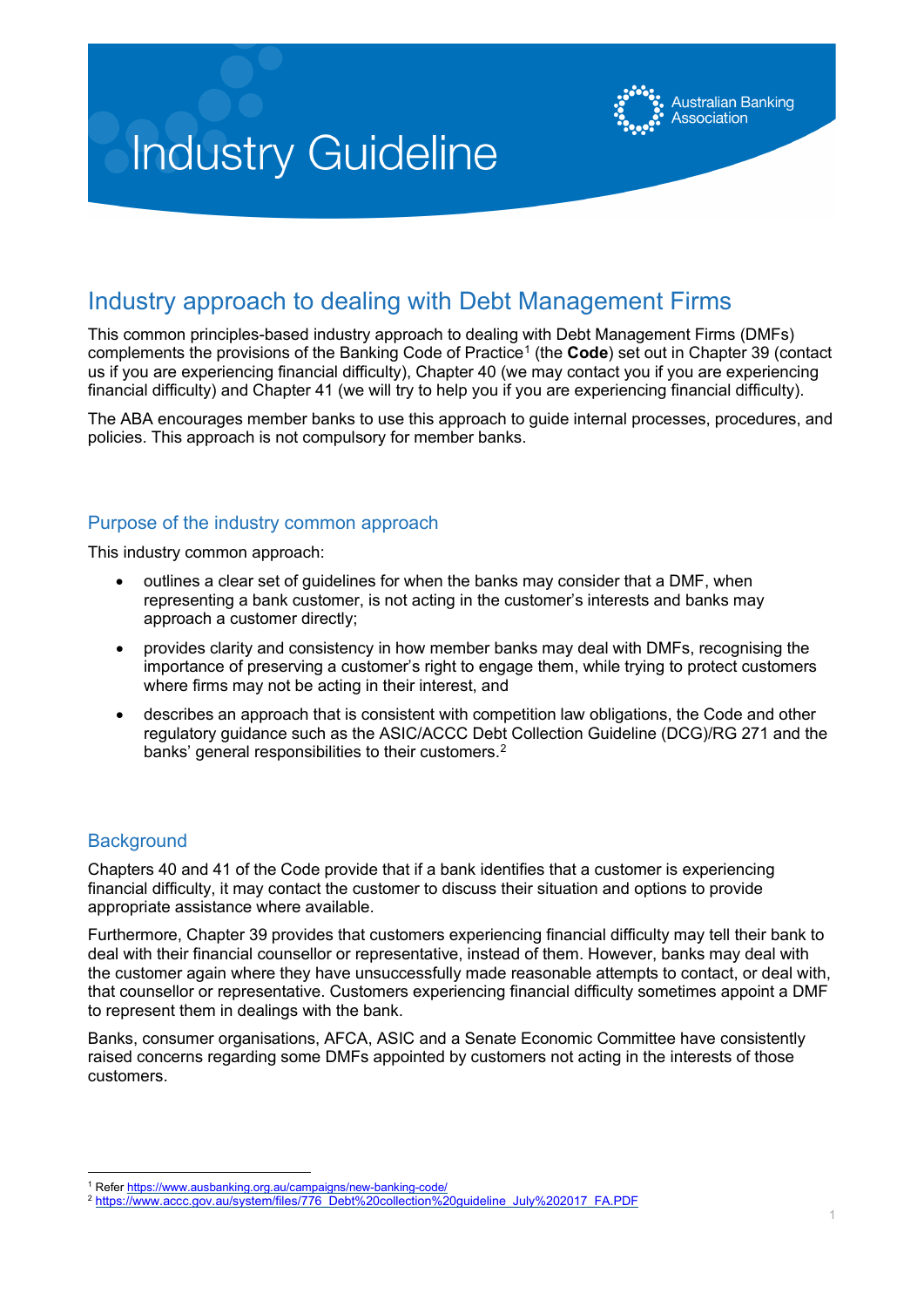## **What are DMFs?**

A 2016 ASIC report<sup>[3](#page-1-0)</sup> describes DMFs as:

*"a range of firms that promise to help consumers in financial hardship or with listings of payment defaults on their credit reports…They typically promise to help consumers by:*

- *developing and managing budgets;*
- *negotiating with creditors, including lenders, telecommunications companies (telcos), utilities companies or debt collectors;*
- *advising and arranging formal debt agreements under Pt IX of the Bankruptcy Act 1966 (Bankruptcy Act); and*
- *'cleaning', 'fixing' 'repairing', 'removing' or 'washing away' default listings or other information on credit reports.*

*The main selling point for debt management firms providing 'credit repair' services is to clear negative information from credit reports so that a consumer is more likely to get credit or access to other services in the future. These firms operate by challenging credit default listings and making complaints on behalf of consumers to external dispute resolution (EDR) schemes."*

## **DMFs largely operate within a regulatory void**

According to the same ASIC report:

*"Firms are not required to hold a licence under the financial services or credit licensing regimes that ASIC administers to provide debt management services.* 

*However, some debt management firms also engage in regulated credit activities and will hold an Australian credit licence (credit licence) for those activities.* 

*While some firms are regulated by the personal insolvency regulator—the Australian Financial Security Authority (AFSA)—for the administration of debt agreements, most are not subject to any specific regulation beyond the general consumer law, which includes prohibitions against misleading and deceptive conduct and unconscionable conduct".*

#### **Key concerns regarding DMFs**

The ASIC report also highlighted the following key concerns with DMFs:

- *(a) "charge high fees for services of little value;*
- *(b) give poor or inappropriate services that can leave consumers worse off;*
- *(c) have mis-sold services on the basis of misleading representations about the nature and effectiveness of the service; and*
- *(d) have engaged in unfair and, in some cases, predatory conduct in relation to consumers in financial hardship."*

<span id="page-1-0"></span><sup>3</sup> ASIC Report 465 Paying to get out of debt or clear your record: the promise of debt management firms (January 2016) <https://download.asic.gov.au/media/3515432/rep465-published-21-january-2016.pdf>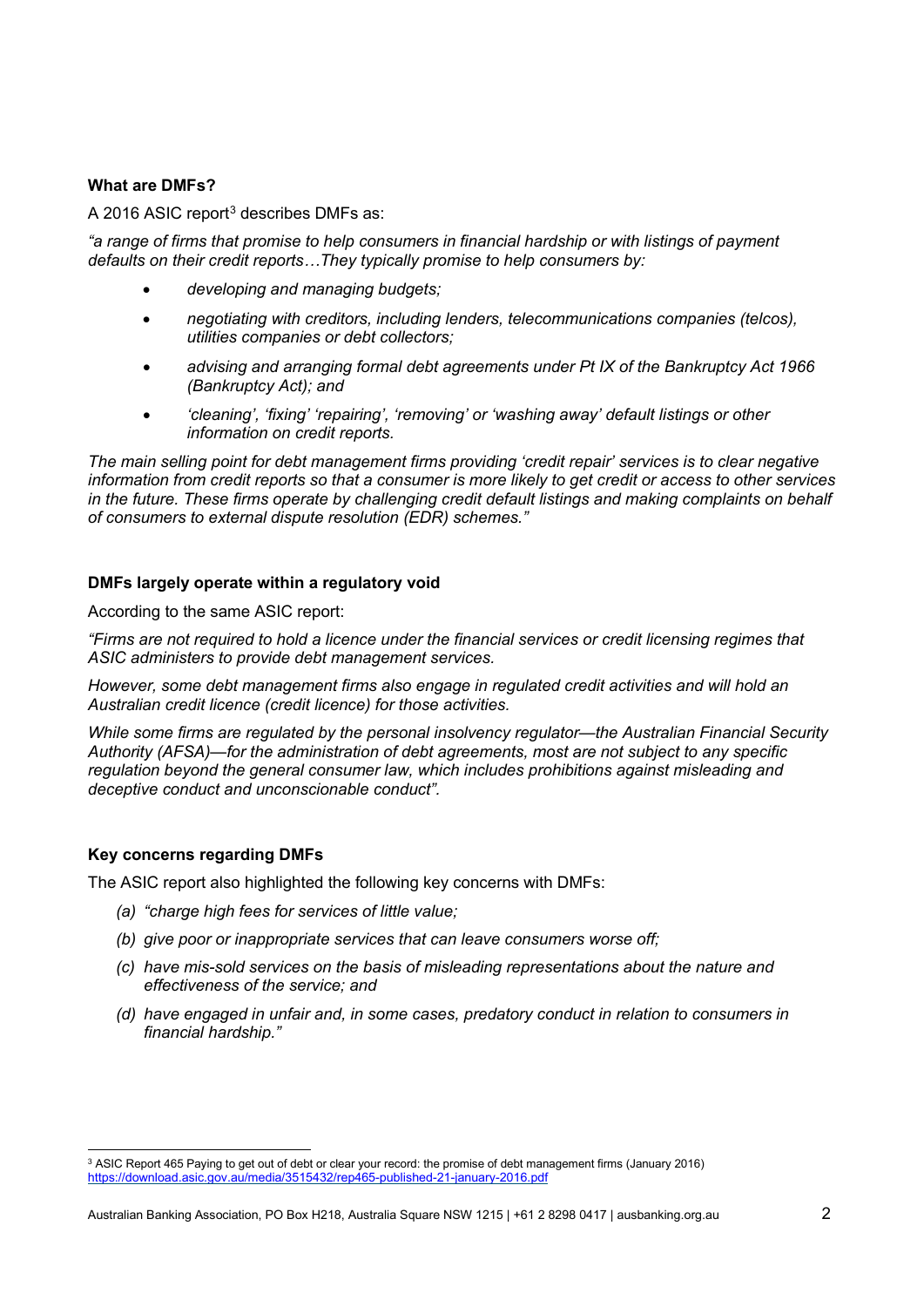# Principles for banks dealing with DMFs

The common industry approach establishes a clear set of:

- guidelines for when the banks may consider that a DMF, when representing a bank customer, is not acting in the customer's interests, and
- principles for how banks may deal with a DMF in circumstances where it is not meeting acting in a customer's best interests and banks may approach a customer directly.

These principles recognise that customers have the right to appoint a DMF to represent them and that DMFs, in turn, have an obligation to act in the interests of their clients.

Under the ACCC/ASIC Debt Collection Guideline and the Code, where the DMF (or other representative) has been authorised by the customer to act on the customer's behalf, and the customer has requested that the bank deal directly with the DMF, the bank may not contact the customer directly unless it is reasonable to do so in the circumstances. For banks to understand the scope of the DMF's authority, the authority provided by the customer should clearly state what actions the DMF is entitled to take as the customer's authorised representative, and for which of the customer's accounts, including whether the DMF can lodge a complaint on the customer's behalf. For matters outside the scope of the authority, the bank is entitled to contact the customer directly.

This ability to appoint a representative to act on the customer's behalf is a right granted to the customer, and not a right granted to the DMF. It is also not an absolute right and needs to be balanced against a bank's obligation to engage with the customer fairly, reasonably and ethically. Accordingly, there may be situations where it is reasonable to contact a customer directly even where a DMF has been appointed. The entitlement of a Customer, under Chapter 39 of the Code, to request a bank to deal with their representative, rather than with them directly, should be understood in this context.

Factors banks may consider in determining whether it is reasonable to contact a customer directly (such as under provisions of the Code) include those outlined below or in relevant regulatory guidance.

# **1. Approach to customers represented by DMFs**

- 1.1. Banks may contact a customer directly where the customer requests direct communication with the bank or the bank has a reasonable belief that the DMF:
	- a. does not respond to bank communications within a reasonable time (normally seven days)
	- b. is providing 'credit assistance' under the NCCP Act or 'financial services' under the Corporations Act without being licensed to do so
	- c. is banned from lodging disputes with AFCA
	- d. is acting and making decisions in a manner that is not in the interests of the customer
	- e. has not provided the customer with all communication from the bank and informed the customer of all available options, offers of settlement, offers of hardship assistance, potential risks and consequences of a course of action it is pursuing, or any other key information
	- f. has not provided information that is reasonably required by a bank to assess the customer's hardship application or complaint, and has unreasonably refused any such requests
	- g. has engaged in a misleading or deceptive manner with either or both the creditor or the debtor, or
	- h. has behaved in a way that creates an unsafe work environment for bank staff, including by using aggressive, intimidating or threatening language or behaviour.

**Note:** banks may also contact a customer directly where any agents of a DMF have engaged in any of the above conduct.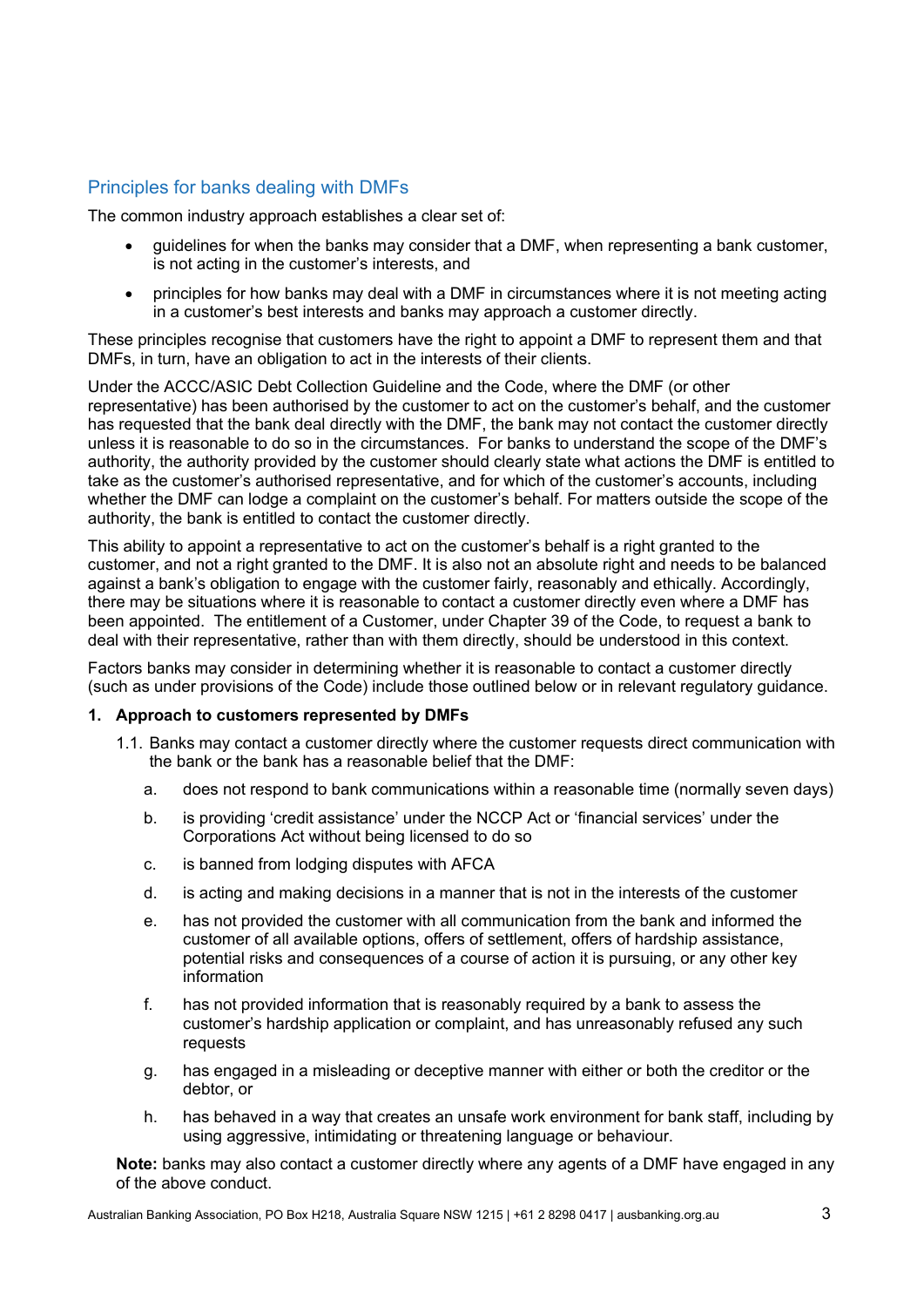- 1.2. Where a bank determines that it is reasonable to contact a customer directly instead of dealing with the customer's appointed DMF, the bank may, depending on the circumstances, give the DMF notice of its intention to contact the customer directly, explain why the bank considers it reasonable to do so and give the DMF the opportunity to address the bank's concerns. If the bank's concerns are not able to be resolved the bank may:
	- a. contact the customer directly and provide clear reasons to the customer why it made this decision
	- b. discuss the customer's situation with them, including the available options to resolve the matter and their preferred means of communication
	- c. advise customers of free alternatives to using DMFs, for example:
		- lodging a dispute on their own behalf or through another authorised representative with the bank's Internal Dispute Resolution service
		- lodging a dispute on their own behalf or through another authorised representative with the Australian Financial Complaints Authority( AFCA), refer <https://www.afca.org.au/make-a-complaint/financial-difficulty>
		- community legal services, refer to ASIC moneysmart <https://moneysmart.gov.au/managing-debt/free-legal-advice>
		- financial counsellors, refer ASIC moneysmart <https://moneysmart.gov.au/managing-debt/financial-counselling>
		- National Debt Helpline, refer<https://ndh.org.au/>
		- how to check and correct their credit score and report themselves, refer to the ASIC moneysmart website [https://moneysmart.gov.au/managing-debt/credit](https://moneysmart.gov.au/managing-debt/credit-scores-and-credit-reports)[scores-and-credit-reports](https://moneysmart.gov.au/managing-debt/credit-scores-and-credit-reports)
		- Way Forward Debt Solutions, refer<https://wayforward.org.au/>
- 1.3. After a bank contacts a customer directly, a customer may confirm that they would like the DMF to continue to represent them and be their point of contact despite the concerns raised by the bank.

This does not prevent a bank contacting the customer directly in the future if the bank considers that the DMF is continuing to engage in conduct set out in part 1.1.

In some cases, a bank may continue to engage with the DMF, at the customer's request, but copy in the customer on all correspondence. Alternatively, a bank may determine, on a case by case basis, that there is a legitimate reason (based on the factors set out in part 1.1) to refuse to deal with the DMF notwithstanding the customer's request that the DMF continue to represent them. In that case, the bank may elect to only deal with the customer or another appropriately authorised representative.